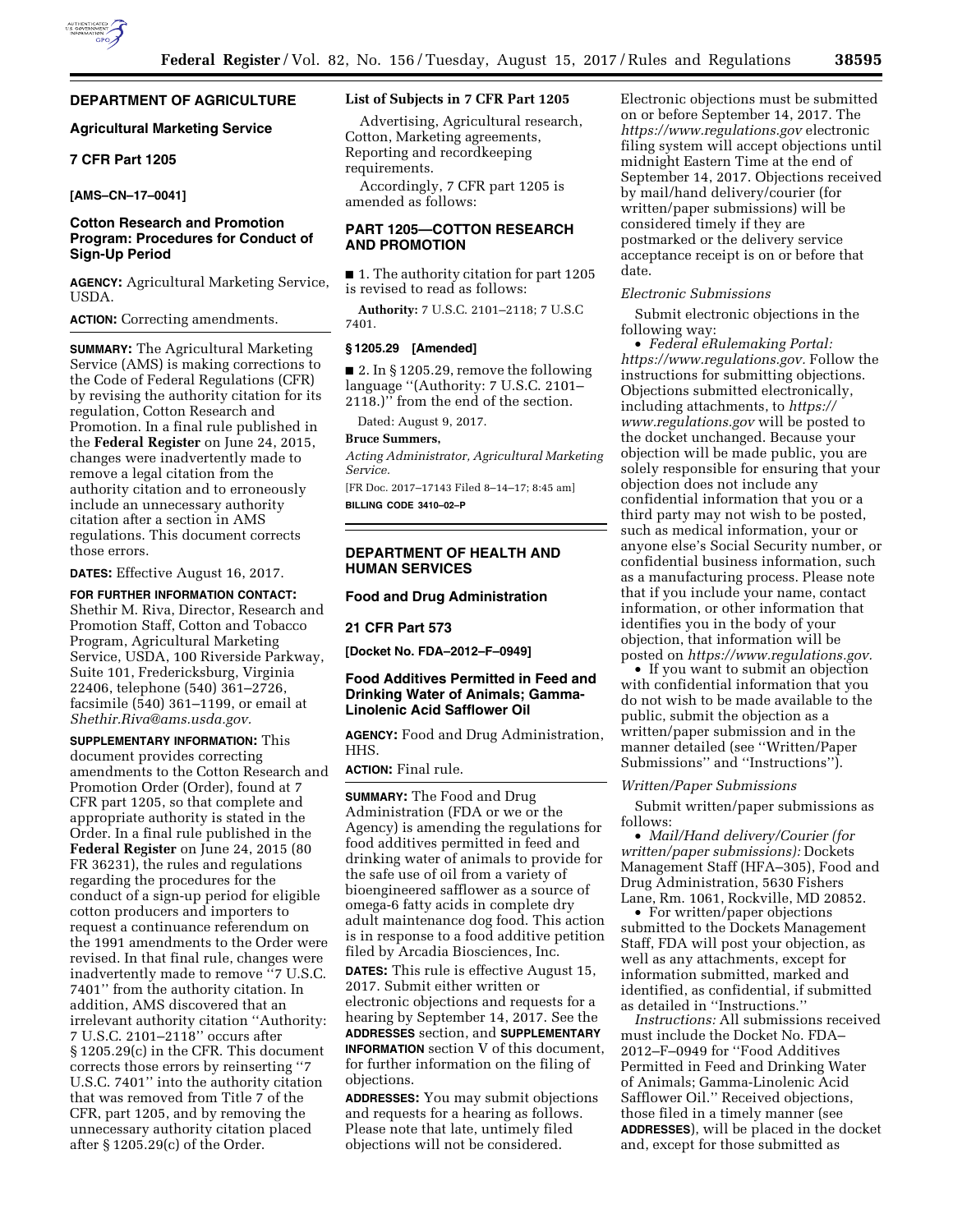''Confidential Submissions,'' publicly viewable at *<https://www.regulations.gov>* or at the Dockets Management Staff between 9 a.m. and 4 p.m., Monday through Friday.

• Confidential Submissions—To submit an objection with confidential information that you do not wish to be made publicly available, submit your objections only as a written/paper submission. You should submit two copies in total. One copy will include the information you claim to be confidential with a heading or cover note that states ''THIS DOCUMENT CONTAINS CONFIDENTIAL INFORMATION.'' The Agency will review this copy, including the claimed confidential information, in its consideration of objections. The second copy, which will have the claimed confidential information redacted/ blacked out, will be available for public viewing and posted on *[https://](https://www.regulations.gov) [www.regulations.gov.](https://www.regulations.gov)* Submit both copies to the Dockets Management Staff. If you do not wish your name and contact information to be made publicly available, you can provide this information on the cover sheet and not in the body of your objections and you must identify this information as ''confidential.'' Any information marked as ''confidential'' will not be disclosed except in accordance with 21 CFR 10.20 and other applicable disclosure law. For more information about FDA's posting of comments to public dockets, see 80 FR 56469, September 18, 2015, or access the information at: *[https://www.gpo.gov/](https://www.gpo.gov/fdsys/pkg/FR-2015-09-18/pdf/2015-23389.pdf) [fdsys/pkg/FR-2015-09-18/pdf/2015-](https://www.gpo.gov/fdsys/pkg/FR-2015-09-18/pdf/2015-23389.pdf)  [23389.pdf.](https://www.gpo.gov/fdsys/pkg/FR-2015-09-18/pdf/2015-23389.pdf)* 

*Docket:* For access to the docket to read background documents or the electronic and written/paper objections received, go to *[https://](https://www.regulations.gov) [www.regulations.gov](https://www.regulations.gov)* and insert the docket number, found in brackets in the heading of this document, into the ''Search'' box and follow the prompts and/or go to the Dockets Management Staff, 5630 Fishers Lane, Rm. 1061, Rockville, MD 20852.

# **FOR FURTHER INFORMATION CONTACT:**

Chelsea Trull, Center for Veterinary Medicine, Food and Drug Administration, 7519 Standish Pl., Rockville, MD 20855, 240–402–6729, *[chelsea.trull@fda.hhs.gov.](mailto:chelsea.trull@fda.hhs.gov)* 

#### **SUPPLEMENTARY INFORMATION:**

#### **I. Background**

In a notice published in the **Federal Register** of September 12, 2012 (77 FR 56175), FDA announced that we had filed a food additive petition (animal use) (FAP 2275) submitted by Arcadia Biosciences, Inc., 202 Cousteau Pl.,

Suite 200, Davis, CA 95618. The petition proposed that the regulations for food additives permitted in feed and drinking water of animals be amended to provide for the safe use of oil from a variety of bioengineered safflower (*Carthamus tinctorius* L.) in complete dry adult maintenance dog food. The safflower variety has been bioengineered to contain a gene from the water mold *Saprolegnia diclina*  responsible for production of gammalinolenic acid (GLA) in the seed oil. This GLA-enriched safflower oil will be used as a source of omega-6 fatty acids in dry food for adult dogs. The notice of petition provided for a 30-day comment period on the petitioner's request for categorical exclusion from preparing an environmental assessment or environmental impact statement.

## **II. Conclusion**

FDA concludes that the data establish the safety and utility of GLA safflower oil as a source of omega-6 fatty acids in complete dry adult maintenance dog food and that the food additive regulations should be amended as set forth in this document. This is not a significant regulatory action subject to Executive Order 12866.

#### **III. Public Disclosure**

In accordance with § 571.1(h) (21 CFR 571.1(h)), the petition and documents we considered and relied upon in reaching our decision to approve the petition will be made available for public disclosure (see **FOR FURTHER INFORMATION CONTACT**). As provided in § 571.1(h), we will delete from the documents any materials that are not available for public disclosure.

### **IV. Environmental Impact**

The Agency has determined under 21 CFR 25.32(r) that this action is of a type that does not individually or cumulatively have a significant effect on the human environment. Therefore, neither an environmental assessment, nor an environmental impact statement is required.

### **V. Objections and Hearing Requests**

Any person who will be adversely affected by this regulation may file with the Dockets Management Staff (see **ADDRESSES**) either electronic or written objections. Each objection shall be separately numbered, and each numbered objection shall specify with particularity the provision of the regulation to which objection is made and the grounds for the objection. Each numbered objection on which a hearing is requested shall specifically so state. Failure to request a hearing for any

particular objection shall constitute a waiver of the right to a hearing on that objection. Each numbered objection for which a hearing is requested shall include a detailed description and analysis of the specific factual information intended to be presented in support of the objection in the event that a hearing is held. Failure to include such a description and analysis for any particular objection shall constitute a waiver of the right to a hearing on the objection.

Any objections received in response to the regulation may be seen in the Dockets Management Staff between 9 a.m. and 4 p.m., Monday through Friday, and will be posted to the docket at *[https://www.regulations.gov.](https://www.regulations.gov)* 

### **List of Subjects in 21 CFR Part 573**

Animal feeds, Food additives.

Therefore, under the Federal Food, Drug, and Cosmetic Act and under authority delegated to the Commissioner of Food and Drugs, 21 CFR part 573 is amended as follows:

# **PART 573—FOOD ADDITIVES PERMITTED IN FEED AND DRINKING WATER OF ANIMALS**

■ 1. The authority citation for part 573 continues to read as follows:

**Authority:** 21 U.S.C. 321, 342, 348.

 $\blacksquare$  2. Add § 573.492 to read as follows:

### **§ 573.492 Gamma-linolenic acid safflower oil.**

The food additive gamma-linolenic acid (all-*cis*-6,9,12-octadecatrienoic acid) (GLA) safflower oil contains an omega-6 fatty acid that may be safely used in animal food in accordance with the following conditions:

(a) The additive GLA safflower oil is produced in the oil obtained from whole seeds or partially dehulled seeds or both obtained from a *Carthamus tinctorius* L. safflower Centennial variety genetically engineered to express the delta-6 desaturase gene from *Saprolegnia diclina* Humphrey. The 453 amino acid, delta-6-desaturase enzyme converts the fatty acid linoleic acid to GLA during seed development. This GLA safflower oil may be safely used in complete dry adult maintenance dog food as a source of GLA and other omega-6 fatty acids in accordance with the following prescribed conditions:

(1) The GLA safflower oil obtained from the seeds of the genetically engineered safflower Centennial variety may be blended with oil obtained from seeds of non-engineered oleic acid safflower varieties in order to meet the specifications required for the additive